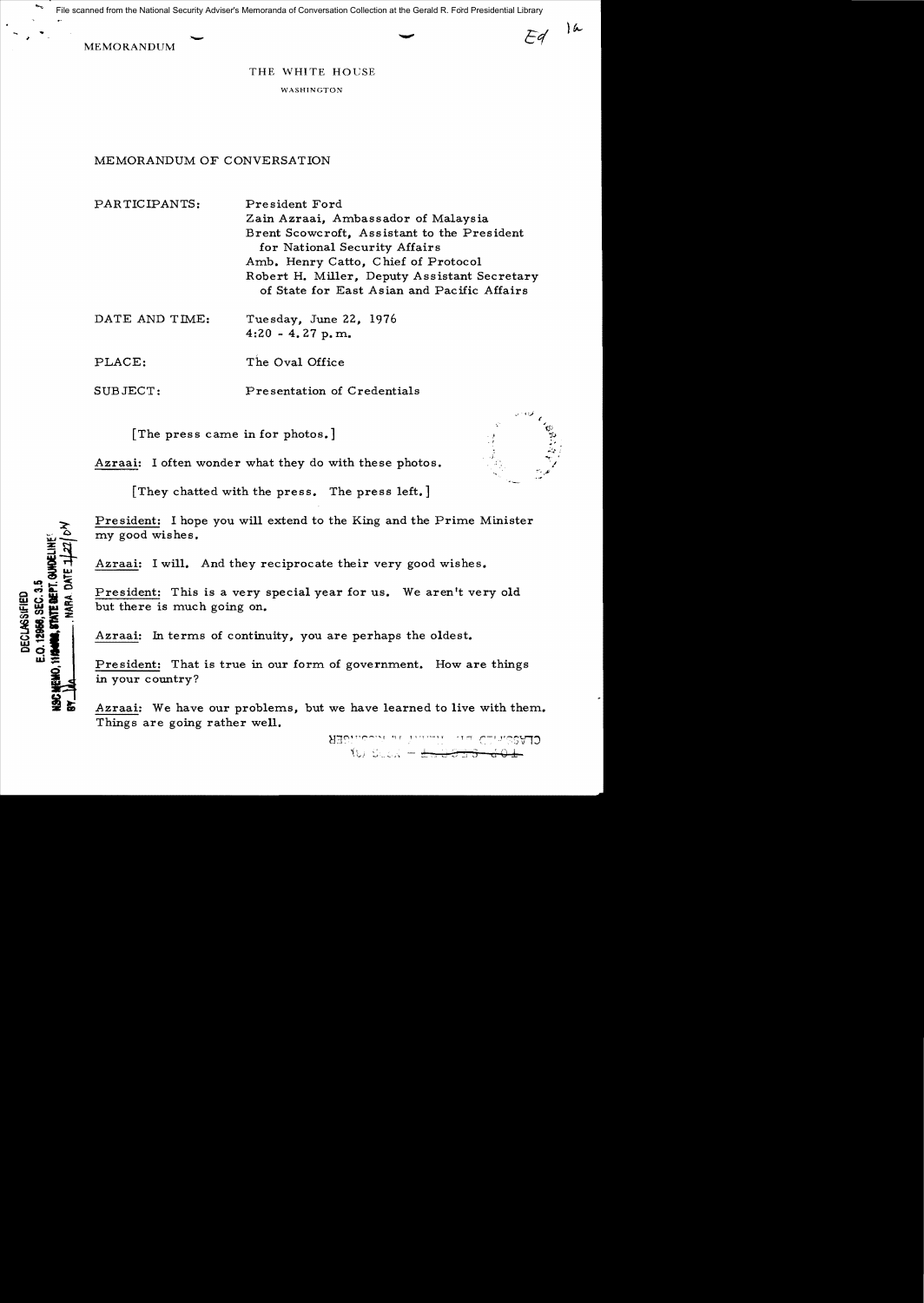President: The Vice President enjoyed his visit to your country.

Azraai: I learned I was to be Ambassador when I was introduced to the Vice President as the new Ambassador. [There is further discussion about his family and his career.]

President: I look forward to working with you and I hope you enjoy your stay.



j.

 $\ddot{•}$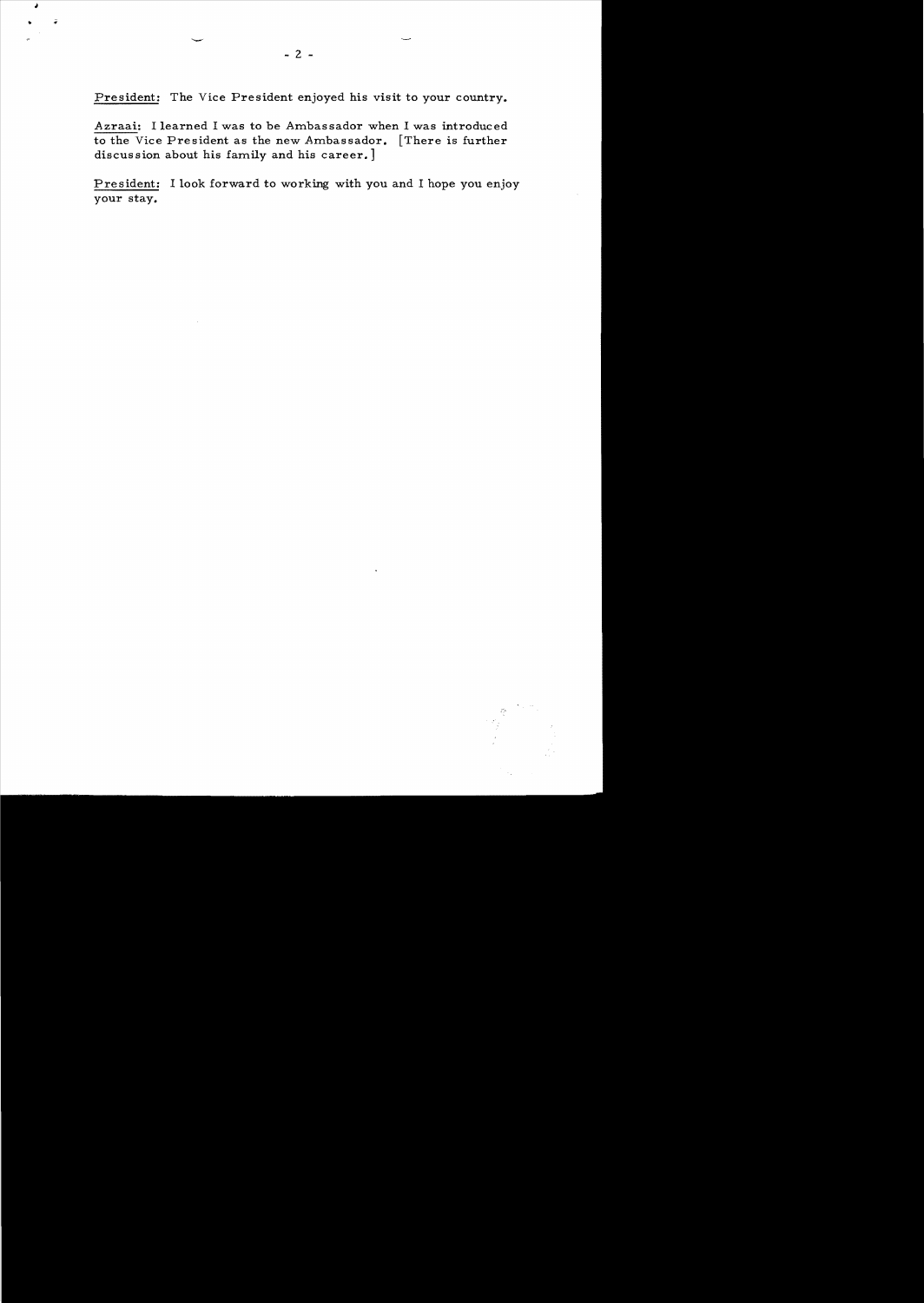.......... CONFIDENTIAL

BRIEFING MEMORANDUM FOR THE PRESIDENT

Name of Ambassador - Zain Azraai (ZANE-Az-rye)

Appointed Ambassador of Malaysia

Addressed as "Ambassador Zain" or "Mr. Ambassador"

Ambassador Zain, age 39, has already had a distinguished public service career. An Oxford graduate, he was first appointed to the Foreign Service in 1958. He was detailed to the Malayan High Commission in London in 1962 in connection with the formation of Malaysia and then served as First Secretary with the Malaysian UN Mis sion before returning to the Foreign Ministry, where he rose to be Under Secretary for Political Affairs. From 1971 until this appointment, he was Special Principal Private Secretary to the late Prime Minister Tun Razak. He has visited virtually all of Europe and Asia, including the Soviet Union in 1972 and the People's Republic of China in 1974.

۱b

## Basic Facts About Malaysia

Malaysia is a constitutional monarchy, nominally headed by the Yang Di-Pertuan Agong (YANG Di-Per-TU-an a-GONG) or Paramount Ruler, who is elected for a 5-year term by the Sultans of nine Malaysian states from among their own members. Executive power rests with a .<br>Prime Minister and Cabinet, chosen from members of Parliament along the British model. The Federation of Malaya achieved independence from Great Britain in 1957 during the Emergency against the communist insurgents that ended in 1960. The colonies of Singapore, Sarawak and Sabah joined the Federation to form Malaysia in 1963. Singapore withdrew from Malaysia in 1965. Today's Malaysia includes the southern half of the Malay Peninsula and the northern third of the island of Borneo. The total population is 12 million, split into 44% Malay, 36% Chinese, 10% Indian, and the balance various indigenous peoples. The country is prosperous, relatively well governed and advanced by Southeast Assessment and a ~ ~ ~ 10% Indian, and the balance various indigenous peoples. The country fa d <sup>~</sup><. is prosperous, relatively well governed and advanced by Southeast Asian U:~w\$ :::;:0 **.... """**  standards.

# $Bilateral$  Relations

 $\frac{1}{2}$ 

**o**<br>**8, SE<br><b>TATE** 

<u>는</u>

Our relations with Malaysia are cordial but not especially close. There are no current points of significant contention between us. Vice President Rockefeller visited Kuala Lumpur in March 1976. At that time Prime Minister Hussein Onn expressed private support for,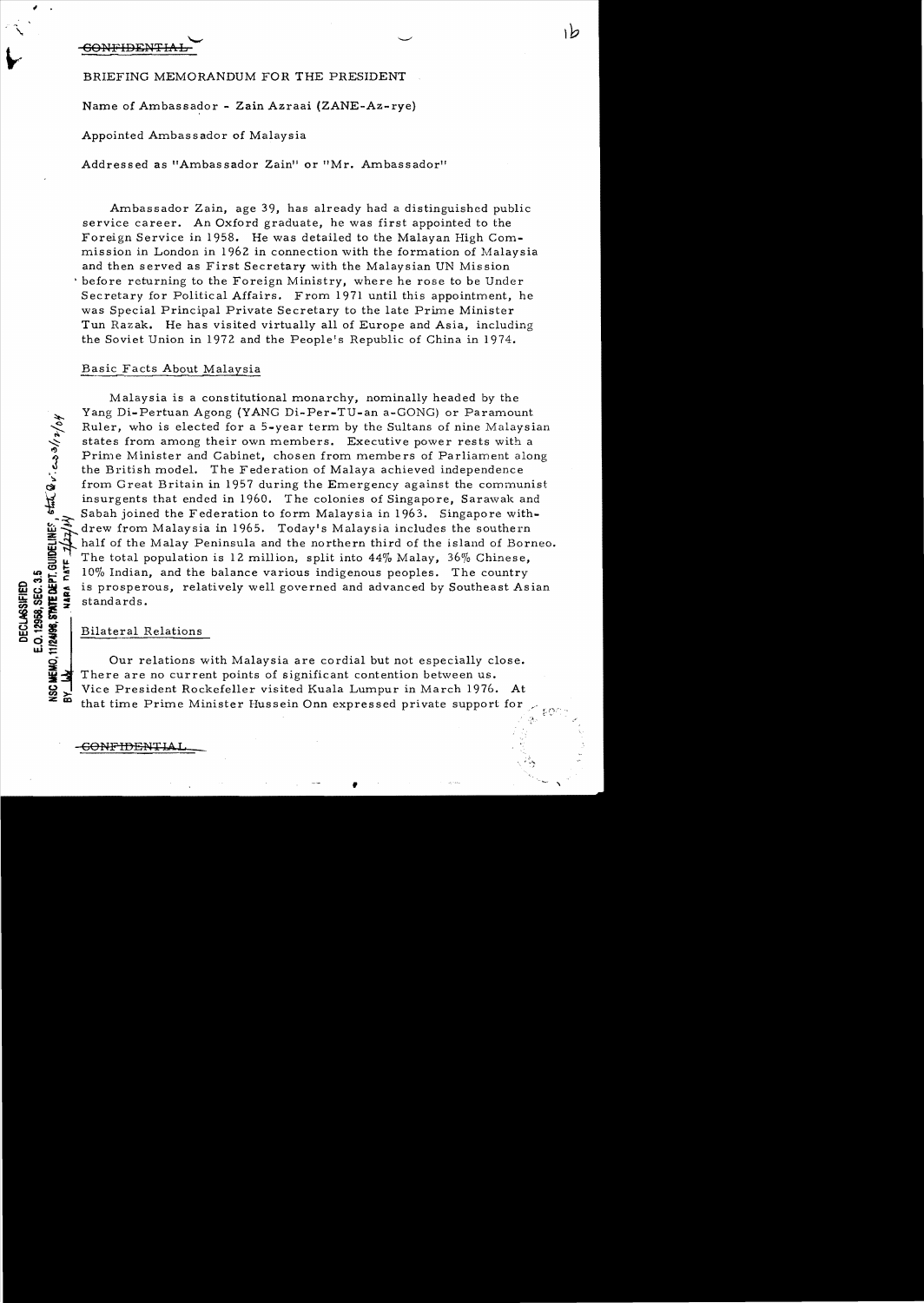$\overline{\text{GONFIDENTLAL}}$  2

• f

> continued U. S. presence in Southeast Asia and the Indian Ocean. There is growing concern in Malaysia about the step-up in the Communist insurgency since the fall of Saigon, although the insurgency poses no current threat to the central government. To assist the government in dealing with the insurgency, we started in late 1975 a modest security assistance program consisting of credits for military equipment purchases. While we have never provided economic aid to Malaysia, we operate a large Peace Corps program there.

#### Multilateral Is sues

Malaysia has adopted a non-aligned posture internationally, while expanding its framework for regional cooperation through ASEAN (the . Association of Southeast Asian Nations comprising Indonesia, Thailand, Singapore, the Philippines and Malaysia). It sees itself as a peace maker in the region, and has attempted to build bridges between ASEAN and the Communist states in Indochina. Due to a number of factors, including its predominant Muslim population, Malaysia does not always support us in international fora. Its opposition is always reasoned, however, and it plays a moderating role among third world countries.

### Talking Points

**--** I consider our relations with Malaysia to be excellent and I want them to remain so. Vice President Rockefeller's visit to Kuala Lumpur this spring was intended to indicate the importance we attach to the friendship between our two countries.

**--** I am aware of the upsurge in terrorist acti vity over the past year. I hope that the credits for military purchases which we are providing will be helpful to your country in resisting the insurgents.

**--** We know that Malaysia is working to further regional cooperation through its participation in the Association of Southeast Asian Nations. We appreciate the responsible role that you play in both regional and world affairs.

**--** Plea se give my best regards to both the King and the Prime Minister. Malaysia's many American friends, of whom I am one, wish you well here.

 $\mathcal{L}$ 

#### -GONFIDENTIAL